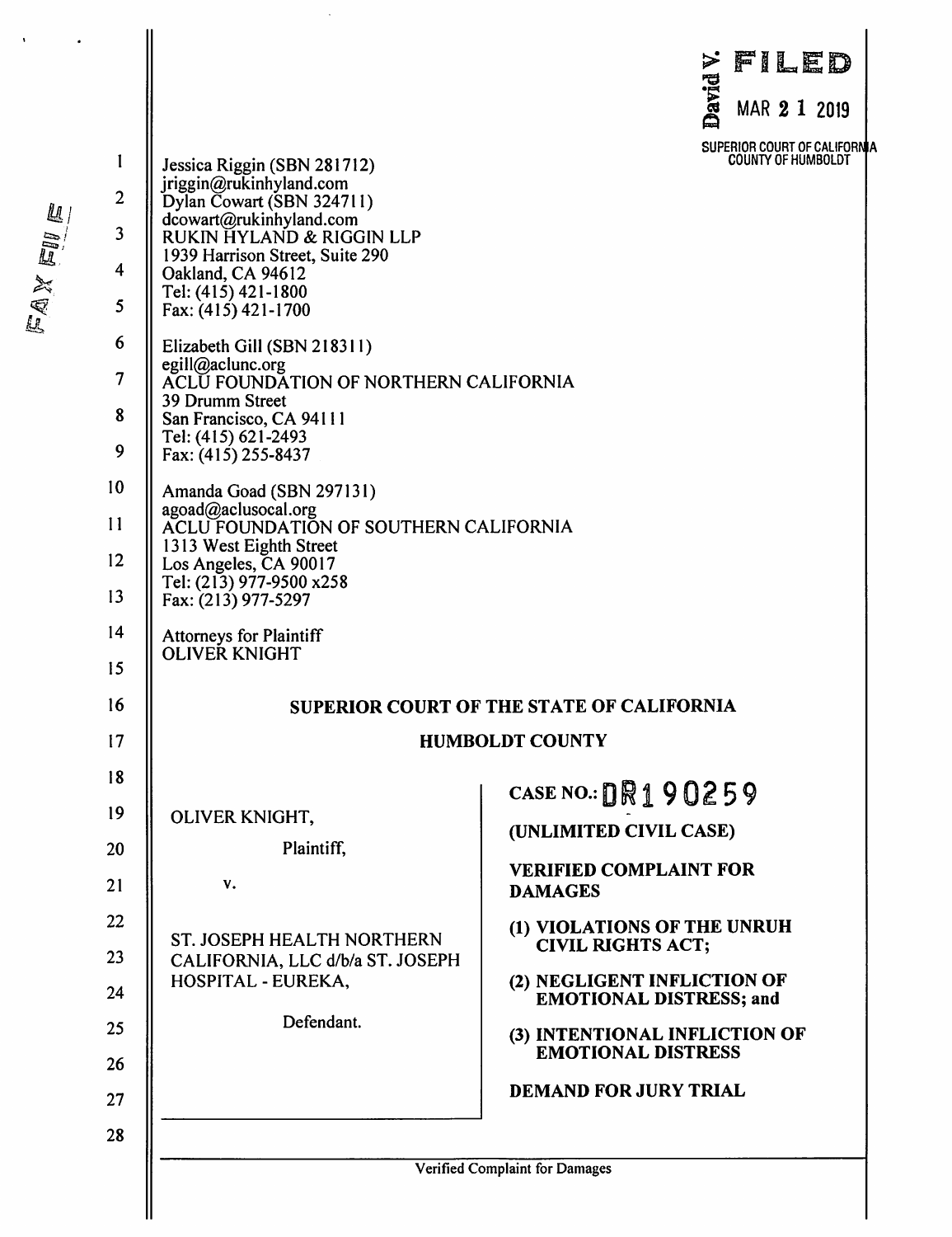| $\mathbf{1}$   | <b>INTRODUCTION</b>                                                                               |  |
|----------------|---------------------------------------------------------------------------------------------------|--|
| $\overline{2}$ | Plaintiff Oliver Knight ("Plaintiff" or "Mr. Knight") sought and was denied<br>1.                 |  |
| $\mathfrak{Z}$ | access to medical services by Defendant St. Joseph Health Northern California, LLC                |  |
| $\overline{4}$ | ("Defendant"), doing business as St. Joseph Hospital – Eureka ("Hospital"), because he is         |  |
| 5              | transgender. Defendant's denial to Mr. Knight of medical services that it regularly provides to   |  |
| 6              | non-transgender patients is sex discrimination and violates the Unruh Civil Rights Act, Cal. Civ. |  |
| $\overline{7}$ | Code § 51.                                                                                        |  |
| 8              | 2.<br>As part of the medical treatment for Mr. Knight's diagnosis of gender dysphoria,            |  |
| 9              | Mr. Knight's surgeon, Dr. Deepak Stokes, scheduled a bilateral hysterectomy for Mr. Knight at     |  |
| 10             | St. Joseph Hospital – Eureka on August 30, 2017. Upon information and belief, Dr. Stokes          |  |
| 11             | regularly performs hysterectomies (and related procedures, such as oophorectomies) at the         |  |
| 12             | Hospital. Dr. Stokes, however, told Mr. Knight mere minutes before his scheduled surgery that     |  |
| 13             | he would not be permitted to perform Mr. Knight's hysterectomy at the Hospital on that day, or    |  |
| 14             | on any day.                                                                                       |  |
| 15             | 3.<br>According to Hospital personnel, Mr. Knight would not be able to receive the                |  |
| 16             | hysterectomy because he did "not meet [its] parameters for a sterilization." Dr. Stokes           |  |
| 17             | confirmed to Mr. Knight that this meant the procedure was being denied because Mr. Knight is      |  |
| 18             | transgender. That is, Mr. Knight was denied care provided to other Hospital patients because he   |  |

19 20 21 is a transgender man who sought the hysterectomy as treatment for his diagnosed gender dysphoria. Gender dysphoria is a serious medical condition resulting from the incongruence between one's gender identity and one's sex assigned at birth.

22 23 24 25 26 4. Because Defendant routinely allows Dr. Stokes and other physicians to perform hysterectomies for cisgender patients at the Hospital to treat diagnoses other than gender dysphoria, Defendant's refusal to allow Dr. Stokes to perform Mr. Knight's hysterectomy at St. Joseph Hospital – Eureka constitutes discrimination against Mr. Knight due to his gender identity.

27 28 5. Defendant's discrimination violates California's Unruh Civil Rights Act, which broadly prohibits business establishments from discriminating in the provision of services to the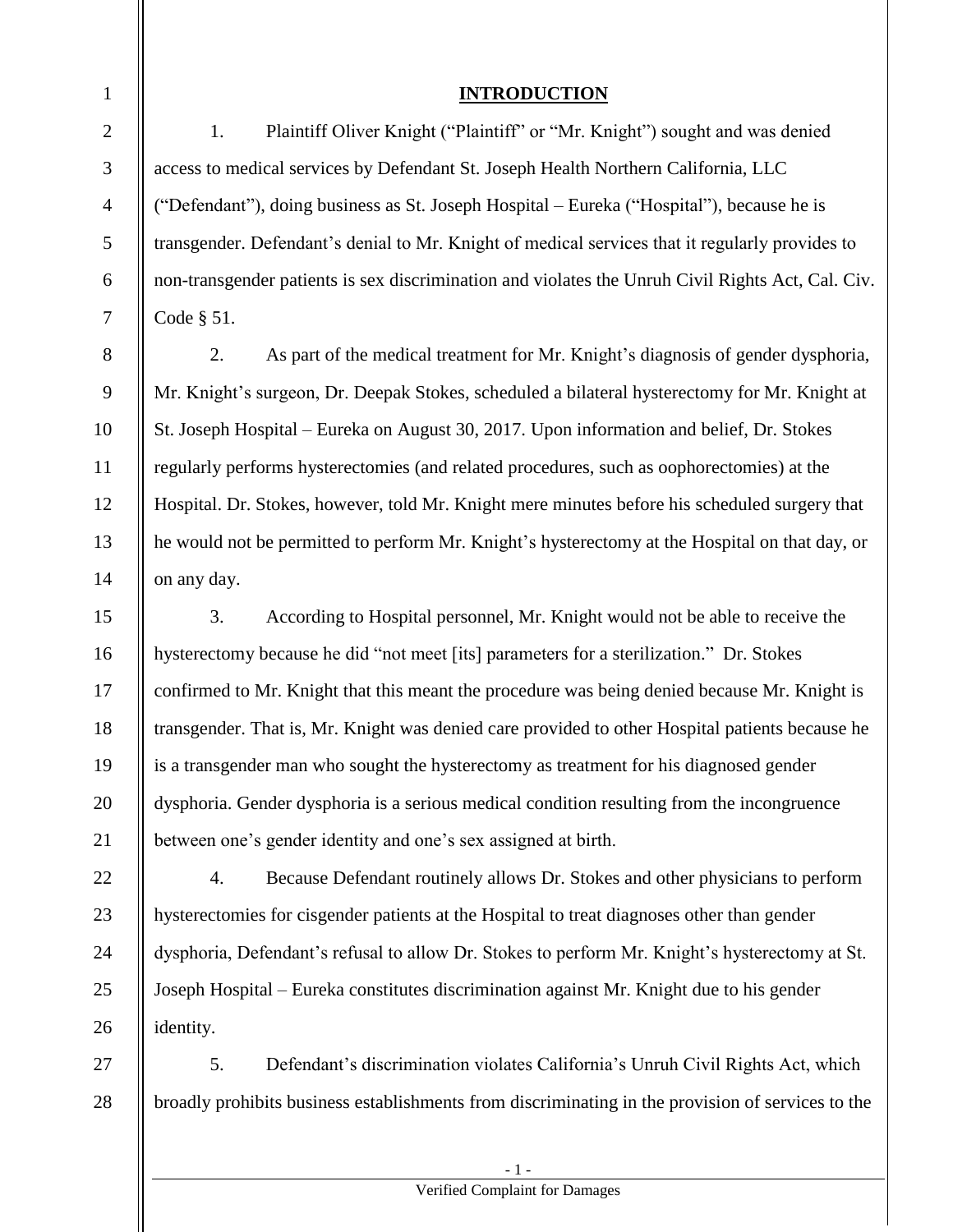| $\mathbf{1}$   | general public. The Unruh Act prohibits discrimination based on sex, which is explicitly defined     |  |  |  |  |  |
|----------------|------------------------------------------------------------------------------------------------------|--|--|--|--|--|
| $\overline{2}$ | to include gender identity. Cal. Civ. Code § 51(b). Refusing Mr. Knight's medically necessary        |  |  |  |  |  |
| 3              | hysterectomy because he is a transgender man seeking the procedure as treatment for gender           |  |  |  |  |  |
| $\overline{4}$ | dysphoria therefore violates California law.                                                         |  |  |  |  |  |
| 5              |                                                                                                      |  |  |  |  |  |
| 6              | <b>THE PARTIES</b>                                                                                   |  |  |  |  |  |
| $\tau$         | Plaintiff Oliver Knight resides in Eureka, California. Mr. Knight is a transgender<br>6.             |  |  |  |  |  |
| $8\,$          | man, which means that he was assigned the sex female at birth, but he has a male gender identity     |  |  |  |  |  |
| 9              | and identifies as a man. Mr. Knight sought and was denied access to necessary medical services       |  |  |  |  |  |
| 10             | by Defendant St. Joseph Health Northern California, LLC d/b/a St. Joseph Hospital - Eureka.          |  |  |  |  |  |
| 11             | 7.<br>Defendant St. Joseph Health Northern California, LLC is registered as a tax-                   |  |  |  |  |  |
| 12             | exempt non-profit corporation. Defendant operates five hospitals in Northern California, all of      |  |  |  |  |  |
| 13             | which are Catholic facilities. In Humboldt County, California, where Mr. Knight sought and was       |  |  |  |  |  |
| 14             | denied access to medical services, St. Joseph Health Northern California, LLC does business as       |  |  |  |  |  |
| 15             | St. Joseph Hospital - Eureka. In Humboldt County, St. Joseph Hospital - Eureka is the only           |  |  |  |  |  |
| 16             | hospital within 20 miles. St. Joseph Health Northern California, LLC is wholly owned by              |  |  |  |  |  |
| 17             | Providence St. Joseph Health Network, one of the largest health systems in both the country—         |  |  |  |  |  |
| 18             | operating 51 hospitals, with over 25,000 physicians—and in California, where it operates 18          |  |  |  |  |  |
| 19             | hospitals.                                                                                           |  |  |  |  |  |
| 20             |                                                                                                      |  |  |  |  |  |
| 21             | <b>JURISDICTION AND VENUE</b>                                                                        |  |  |  |  |  |
| 22             | 8.<br>This Court has jurisdiction over all causes of action asserted herein pursuant to              |  |  |  |  |  |
| 23             | the California Constitution, Article VI, Section 10, which grants the Superior Court original        |  |  |  |  |  |
| 24             | jurisdiction in all cases except those given to other trial courts. This Court also has jurisdiction |  |  |  |  |  |
| 25             | pursuant to Cal. Code. Civ. Proc. §§ 410.10, 525, 526, 1060 and 1085.                                |  |  |  |  |  |
| 26             | 9.<br>Plaintiff Knight seeks damages in this case in an amount exceeding the                         |  |  |  |  |  |
| 27             | jurisdictional minimum of this Court.                                                                |  |  |  |  |  |
| 28             | 10.<br>Venue in Humboldt County is proper under California Code of Civil Procedure §                 |  |  |  |  |  |
|                |                                                                                                      |  |  |  |  |  |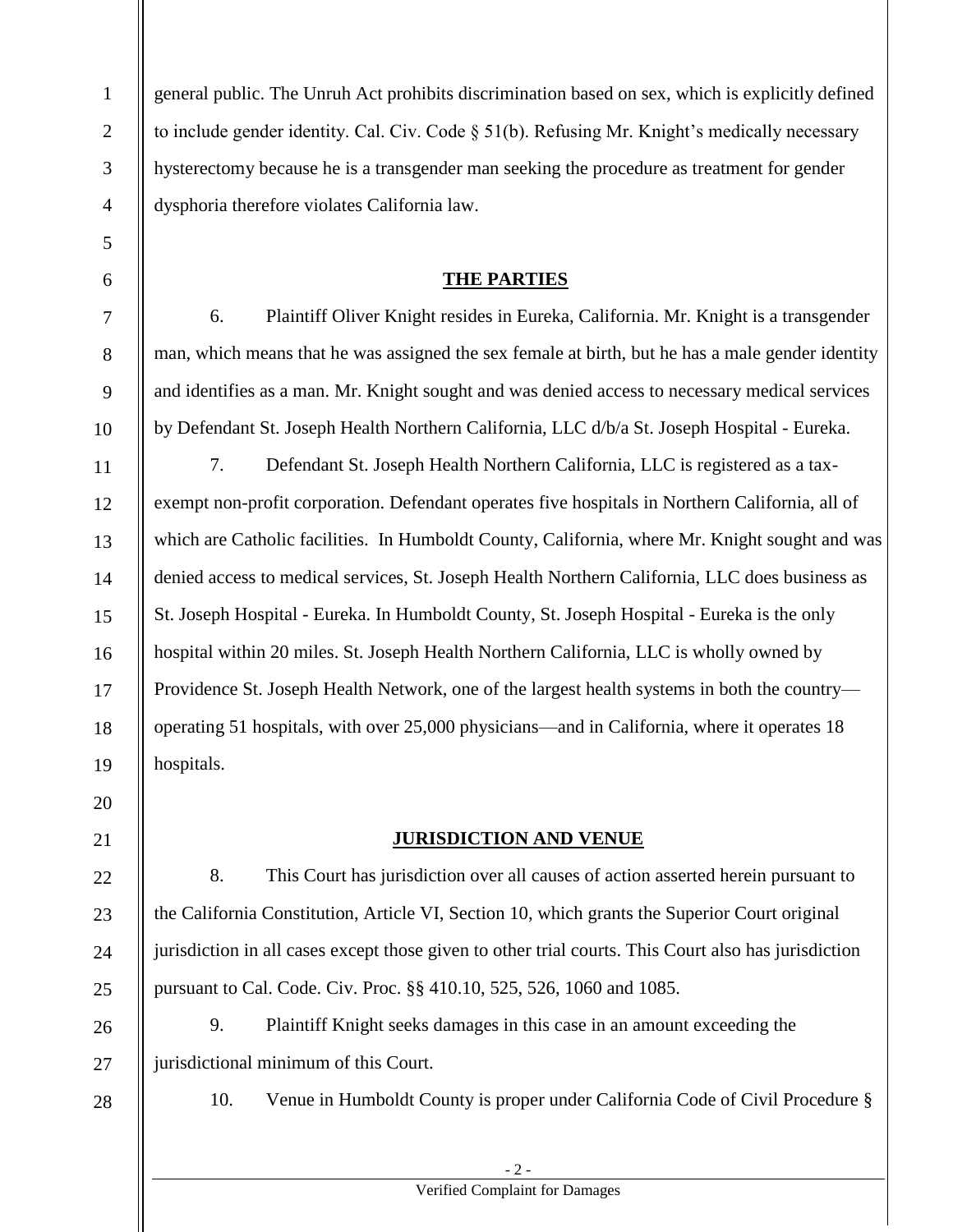2 3 395.5 because the unlawful conduct at issue in this case occurred in Humboldt County. In addition, Defendant conducted and continues to conduct substantial business in this County and its liability arose, in whole or in part, in this County.

1

4

5

6

7

8

9

10

11

12

13

14

15

16

17

18

19

### **FACTUAL ALLEGATIONS**

### **Gender Dysphoria Diagnosis and Treatment**

11. Gender identity is a well-established medical concept, referring to one's belonging to a gender (or, in some cases, multiple genders or no gender at all).

12. Often, people who are designated female at birth based on external anatomy identify as girls or women, and people who are designated male at birth based on external anatomy identify as boys or men. For someone who is transgender, however, gender identity differs from the sex assigned to that person at birth. Transgender men are typically men who were assigned female at birth and have a masculine, or male, gender identity.

13. The medical diagnosis for the incongruence between one's gender identity and one's sex assigned at birth, and the resulting distress caused by the incongruence is gender dysphoria (previously known as "gender identity disorder"). Gender dysphoria is a serious medical condition codified in the Diagnostic and Statistical Manual of Mental Disorders (DSM-V) and International Classification of Diseases (ICD-10). The criteria for diagnosing gender dysphoria are set forth in the DSM-V (302.85).

20 21 22 23 24 14. The widely accepted standards of care for treating gender dysphoria are published by the World Professional Association for Transgender Health ("WPATH"). The WPATH Standards of Care have been recognized as the authoritative standards of care by leading medical organizations, the United States Department of Health and Human Services, and federal and numerous state courts.

25 26 27 28 15. Under WPATH Standards of Care, treatment for gender dysphoria may require medical steps to affirm one's gender identity and help an individual transition from living as the gender of their sex assigned at birth to their gender identity. This treatment, often referred to as transition-related care, may include hormone therapy, surgery (sometimes called "sex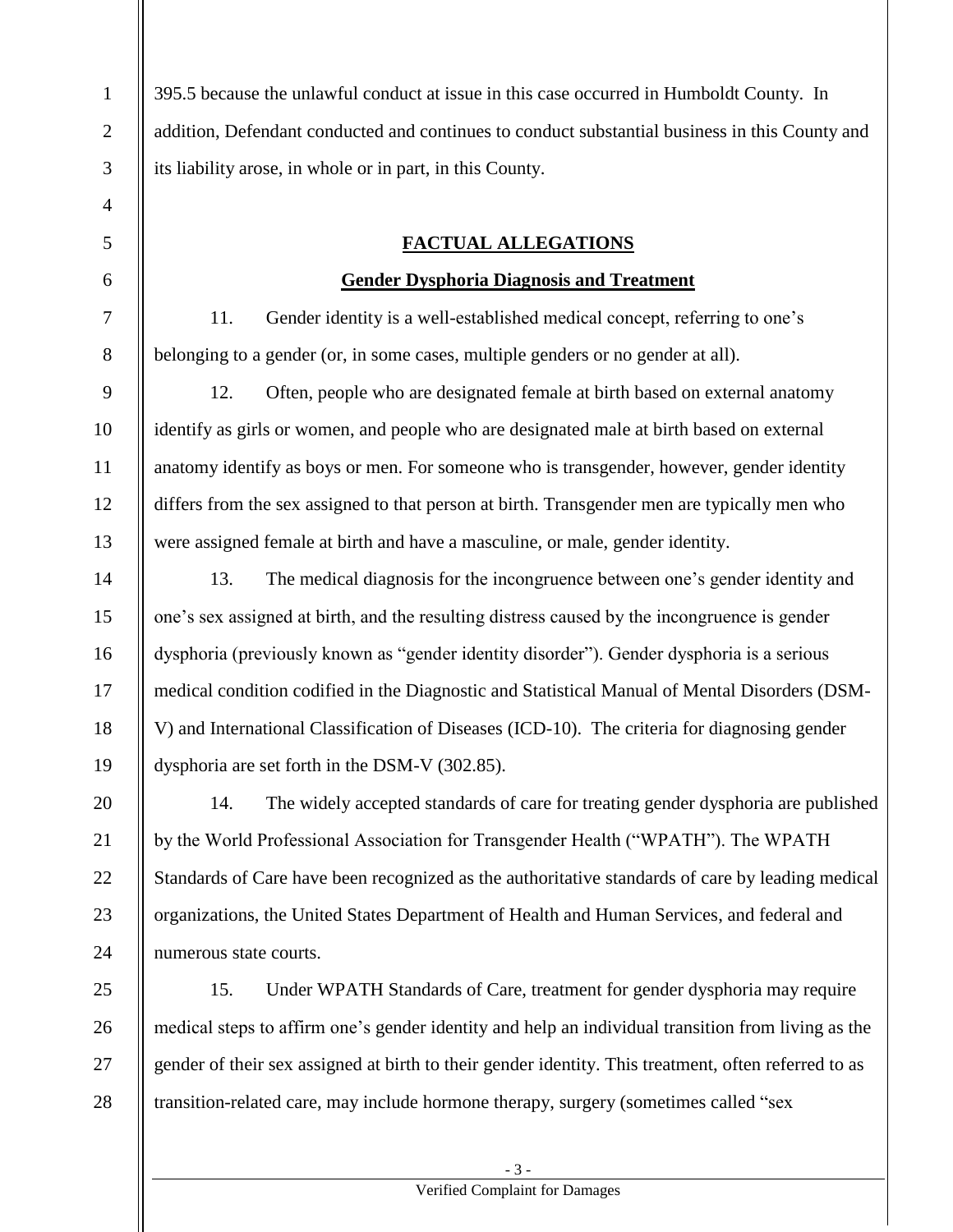reassignment surgery" or "gender affirming surgery"), and other medical services that align individuals' bodies with their gender identities. The exact medical treatment varies based on the individualized needs of the person.

4 5 6 7 8 9 10 11 16. Hysterectomy is surgery to remove a patient's uterus and is performed to treat a number of health conditions, including uterine fibroids, endometriosis, pelvic support problems, abnormal uterine bleeding, chronic pelvic pain, and gynecological cancer.<sup>1</sup> A hysterectomy where the ovaries and fallopian tubes are also removed is called a hysterectomy with salpingooophorectomy.<sup>2</sup> A patient can no longer become pregnant after undergoing a hysterectomy.<sup>3</sup> Thus, hysterectomy is an inherently sterilizing procedure, regardless of the reason for which it is performed. According to the Centers for Disease Control and Prevention, hysterectomy is very common—one in three women have a hysterectomy. 4

12 13 14 15 16 17 18 17. Transgender men often pursue a hysterectomy and/or oophorectomy as genderaffirming surgical treatment for gender dysphoria. The United States Discrimination Survey, which surveyed almost 28,000 transgender people in 2015, found that 14% of transgender men surveyed had undergone a hysterectomy, and 57% wanted to undergo a hysterectomy.<sup>5</sup> According to every major medical organization and the overwhelming consensus among medical experts, treatment for gender dysphoria, including surgical procedures such hysterectomy and oophorectomy, are effective and safe.

**Defendant Refuses to Provide Gender-Affirming Care for Transgender Patients Because Such Care is Prohibited by Policy of the Catholic Church**

18. All Catholic health care facilities, including Defendant, must adhere to policy

23 24  $\overline{a}$ 1 *Hysterectomy*, American College of Obstetricians and Gynecologists (March 2015) (available at https://www.acog.org/Patients/FAQs/Hysterectomy).

2 *Id.*  3 *Id.* 

19

20

21

22

25

26

1

2

3

- <sup>4</sup> *Women's Reproductive Health*, Centers for Disease Control and Prevention (2017) (available at https://www.cdc.gov/reproductivehealth/womensrh/index.htm#Hysterectomy).
- 27 5 James, S. E., Herman, J. L., Rankin, S., Keisling, M., Mottet, L., & Anafi, M. (2016). The Report of the 2015 U.S. Transgender Survey. Washington, DC: National Center for Transgender
- 28 Equality (available at https://transequality.org/sites/default/files/docs/usts/USTS-Full-Report-Dec17.pdf).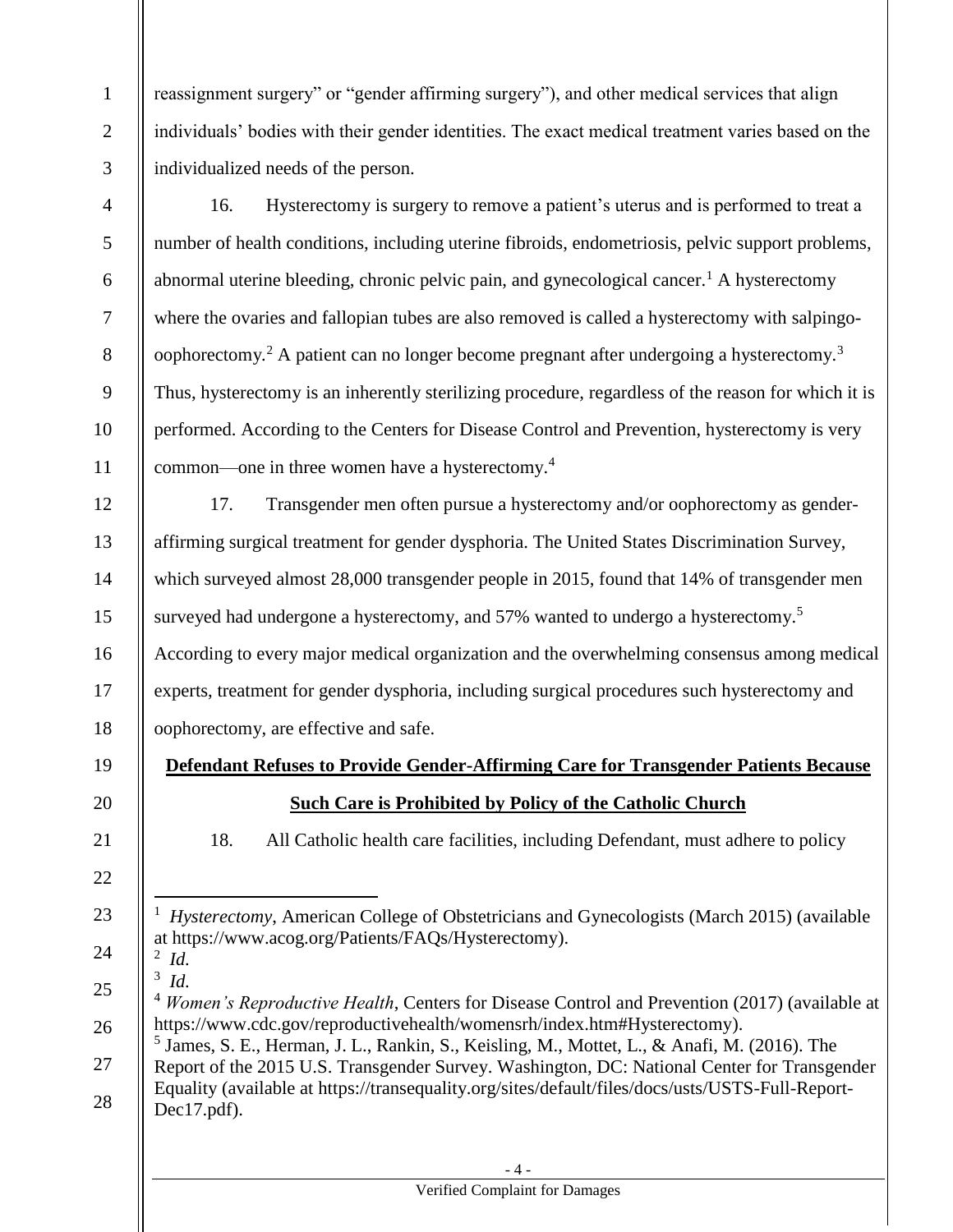proscriptions issued by the United States Conference of Catholic Bishops (the "Conference of Catholic Bishops"), some of which are spelled out in the Ethical and Religious Directives for Catholic Health Care Services (the "ERDs"). Indeed, Defendant is "guided by the traditions . . . of St. Joseph of Orange" and acts in accordance with "the Roman Catholic Church moral traditions and the Ethical and Religious Directives for Catholic Health Care Services."<sup>6</sup>

19. The ERDs<sup>7</sup> are promulgated by the United States Conference of Catholic Bishops and "provide authoritative guidance." They are "concerned primarily with institutionally based Catholic health care services . . . . and address the sponsors, trustees, administrators, chaplains, physicians, health care personnel, and patients or residents of these institutions and services," including Defendant.

11 12 13 14 15 16 20. Specifically, the ERDs state that "direct sterilization" is "intrinsically evil."<sup>8</sup> According to the ERDs, sterilization is to be performed only when it "alleviat[es] [] a present and serious pathology."<sup>9</sup> Yet, upon information and belief, cisgender women routinely undergo hysterectomies or other "sterilizations" for diagnoses other than gender dysphoria at Defendant and other Catholic hospitals. Such diagnoses include uterine fibroids, endometriosis, pelvic support problems, chronic pelvic pain, and gynecological cancer.

17 18 19 20 21 22 21. Meanwhile, the Catholic Church has also disseminated other recommendations to Catholic health care providers stating that transgender patients should be prohibited from receiving gender-affirming, medically necessary care. According to the National Catholic Bioethics Center, "[g]ender transitioning of any kind is intrinsically disordered" and Catholic health care providers should refuse to provide *any* gender-affirming care, including but not limited to: providing hormone therapy, maintaining hormone therapy prescribed by other

23

 $\overline{a}$ 

24

1

2

3

4

5

6

7

8

9

10

 $6$  Cal. Sec. of State, Articles of Incorporation - Providence St. Joseph Health Network, at  $1-2$ (Nov. 28, 2017); Cal. Sec. of State, Articles of Incorporation - St. Joseph Health System, at 1 (June 16, 2017).

<sup>25</sup> 26 27 <sup>7</sup> *Ethical and Religious Directives for Catholic Health Care Services*, United States Conference of Catholic Bishops (6th ed. 2018) (available at http://www.usccb.org/about/doctrine/ethicaland-religious-directives/upload/ethical-religious-directives-catholic-health-service-sixth-edition-2016-06.pdf)

<sup>8</sup> *Id.* at 30 (ERD No. 70 n. 48).

<sup>28</sup> 9 *Id.* at 14 (ERD No. 28).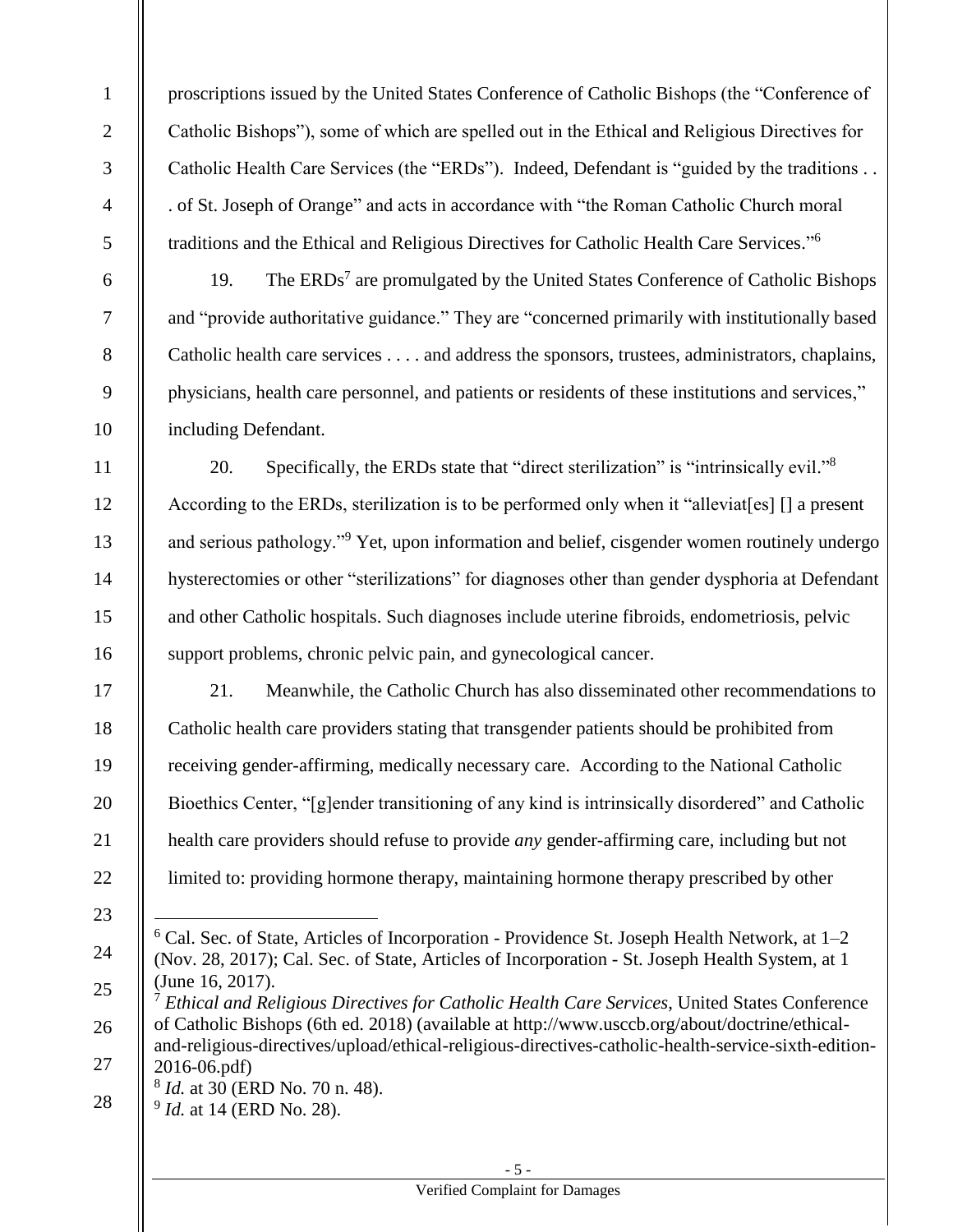health care providers, allowing access to facilities, including the bathrooms associated with their gender identity, using a transgender patient's preferred pronouns, or referring transgender patients to other medical providers for gender-affirming care.<sup>10</sup>

1

2

3

4

5

6

7

8

9

10

11

12

13

14

15

16

22. The Conference of Catholic Bishops has been very clear that the policy and practice of Catholic hospitals is to deny equal access to their services and facilities to transgender patients. In comments submitted to the U.S. Department of Health and Human Services in 2015, the Conference of Catholic Bishops explained as follows: "mandating coverage of gender transition services will violate the religious and moral convictions of many stakeholders, including religiously-affiliated health care providers."<sup>11</sup> The comments also state: "[W]e believe . . . that medical and surgical interventions that attempt to alter one's sex are, in fact, detrimental to patients. Such interventions are not properly viewed as health care because they do not cure or prevent disease or illness. Rather they reject a person's nature at birth as male or female."<sup>12</sup> And: "'Sex change' is biologically impossible. People who undergo sex reassignment surgery do not change from men to women or vice versa . . . . Claiming that this is a civil-rights matter and encouraging surgical intervention is in reality to collaborate with and promote a mental disorder."<sup>13</sup>

17 18 19 20 21 23. Upon information and belief, Defendant abides by the policies and guidance of the Catholic Church as described herein. Upon information and belief, it is because Defendant as a matter of religious policy is prohibited from providing gender affirming care that it categorized Mr. Knight's hysterectomy as a "sterilization" and refused to provide this medically necessary treatment.

22

23

 $\overline{a}$ <sup>10</sup> *Transgender Issues in Catholic Health Care*, The National Catholic Bioethics Center (Feb. 2017) (available at https://www.ncbcenter.org/files/4515/2459/6063/2017-

24 Transgender Issues in Catholic Health Care.pdf).

25 26 27 <sup>11</sup> Comment Letter on Department of Health and Human Services Proposed Rule on *Nondiscrimination in Health Programs and Activities*, U.S. Conference of Catholic Bishops et al (Nov. 6, 2015) (available at http://www.usccb.org/about/generalcounsel/rulemaking/upload/Comments-Proposal-HHS-Reg-Nondiscrimination-Federally-Funded-Health.pdf.) <sup>12</sup> *Id.*

28

 $^{13}$  *Id.*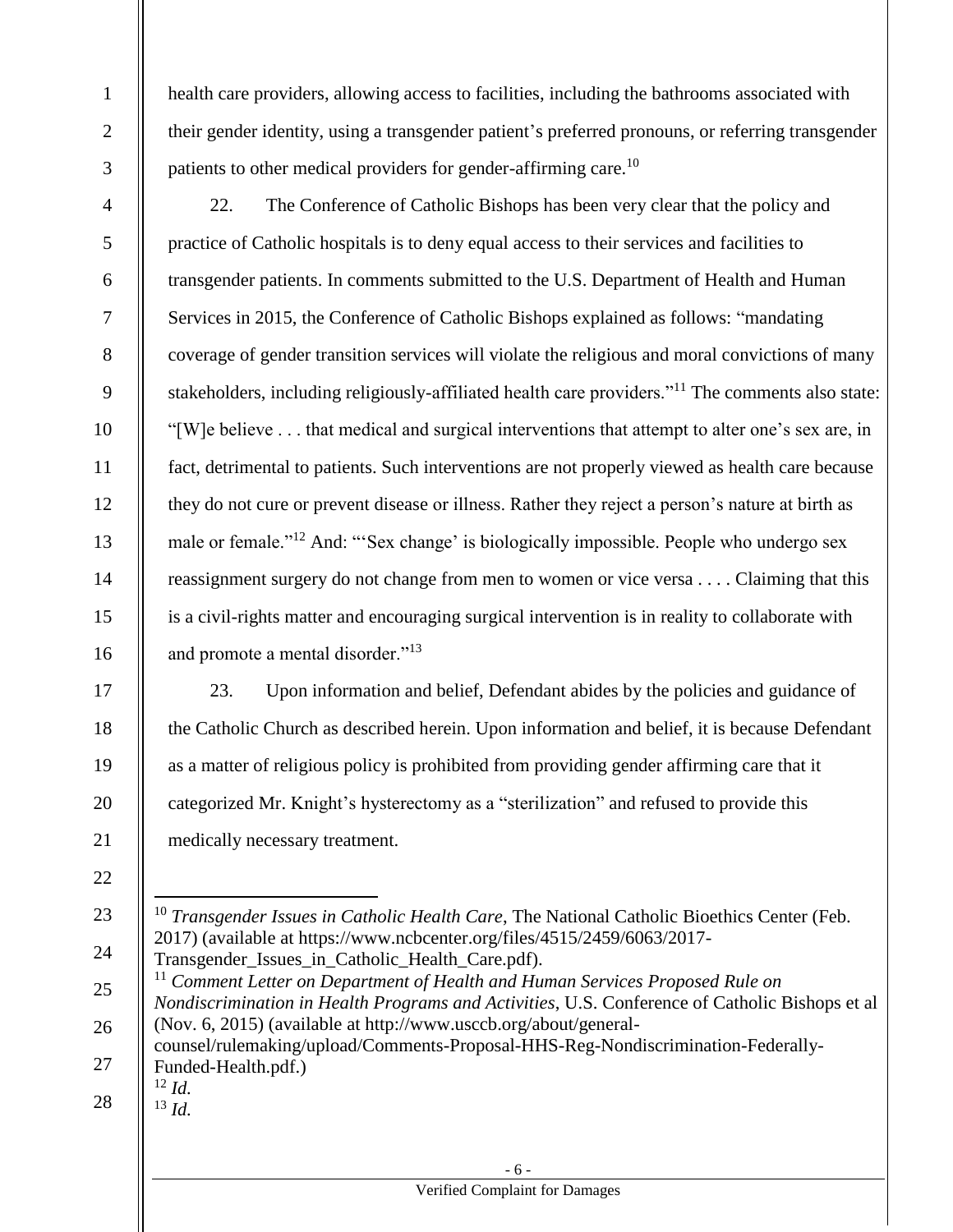| 1              | <b>Mr. Knight's Gender Dysphoria and Treatment</b>                                                |  |  |  |  |
|----------------|---------------------------------------------------------------------------------------------------|--|--|--|--|
| $\overline{2}$ | 24.<br>Mr. Knight first began to identify as male and take social steps, such as wearing          |  |  |  |  |
| 3              | masculine clothing, in 2013. He was subsequently diagnosed with gender dysphoria. Pursuant to     |  |  |  |  |
| $\overline{4}$ | this diagnosis and on the recommendation of his treating medical personnel, Mr. Knight began      |  |  |  |  |
| 5              | hormone replacement therapy in August 2015 and had a bilateral mastectomy—the removal of          |  |  |  |  |
| 6              | both breasts—in August 2016.                                                                      |  |  |  |  |
| $\tau$         | 25.<br>Mr. Knight's next planned step for the treatment of his gender dysphoria was a             |  |  |  |  |
| 8              | hysterectomy with bilateral salpingo-oophorectomy. This procedure involved the removal of his     |  |  |  |  |
| 9              | uterus, fallopian tubes, and ovaries. In Mr. Knight's case, hysterectomy was medically necessary  |  |  |  |  |
| 10             | care to treat his gender dysphoria. This was the professional opinion of Mr. Knight's surgeon and |  |  |  |  |
| 11             | mental health professionals who assessed Mr. Knight during his transition.                        |  |  |  |  |
| 12             | Defendant's Discrimination Against Mr. Knight on the Basis of his Gender Identity                 |  |  |  |  |
| 13             | 26.<br>After consulting further with his primary care provider and his surgeon, Dr.               |  |  |  |  |
| 14             | Deepak Stokes, Mr. Knight scheduled his hysterectomy at St. Joseph Hospital - Eureka for          |  |  |  |  |
| 15             | August 30, 2017.                                                                                  |  |  |  |  |
| 16             | 27.<br>Upon information and belief, Dr. Stokes has been practicing as a board-certified           |  |  |  |  |
| 17             | obstetrician/gynecologist for over thirty years and regularly performs hysterectomies at St.      |  |  |  |  |
| 18             | Joseph Hospital.                                                                                  |  |  |  |  |
| 19             | 28.<br>On the day of the scheduled surgery, Mr. Knight was instructed and required by             |  |  |  |  |
| 20             | the Hospital to complete pre-op procedures that caused him to feel significant anxiety and        |  |  |  |  |
| 21             | extreme dysphoria. First, he was required to complete an at-home vaginal douche. Then, after      |  |  |  |  |
| 22             | Mr. Knight was admitted to St. Joseph Hospital, Hospital staff required Mr. Knight to wear a      |  |  |  |  |
| 23             | pink gown. When Mr. Knight asked to instead wear a blue gown, a Hospital nurse refused,           |  |  |  |  |
| 24             | telling him that a pink gown was required because he was receiving a "female" procedure.          |  |  |  |  |
| 25             | Hospital staff also repeatedly mis-gendered Mr. Knight despite his preferred pronouns, his        |  |  |  |  |
| 26             | traditionally masculine appearance, and the fact that his medical records clearly identify Mr.    |  |  |  |  |
| 27             | Knight as male.                                                                                   |  |  |  |  |
| 28             | After undergoing approximately three hours of anxiety-inducing pre-op<br>29.                      |  |  |  |  |

- 7 -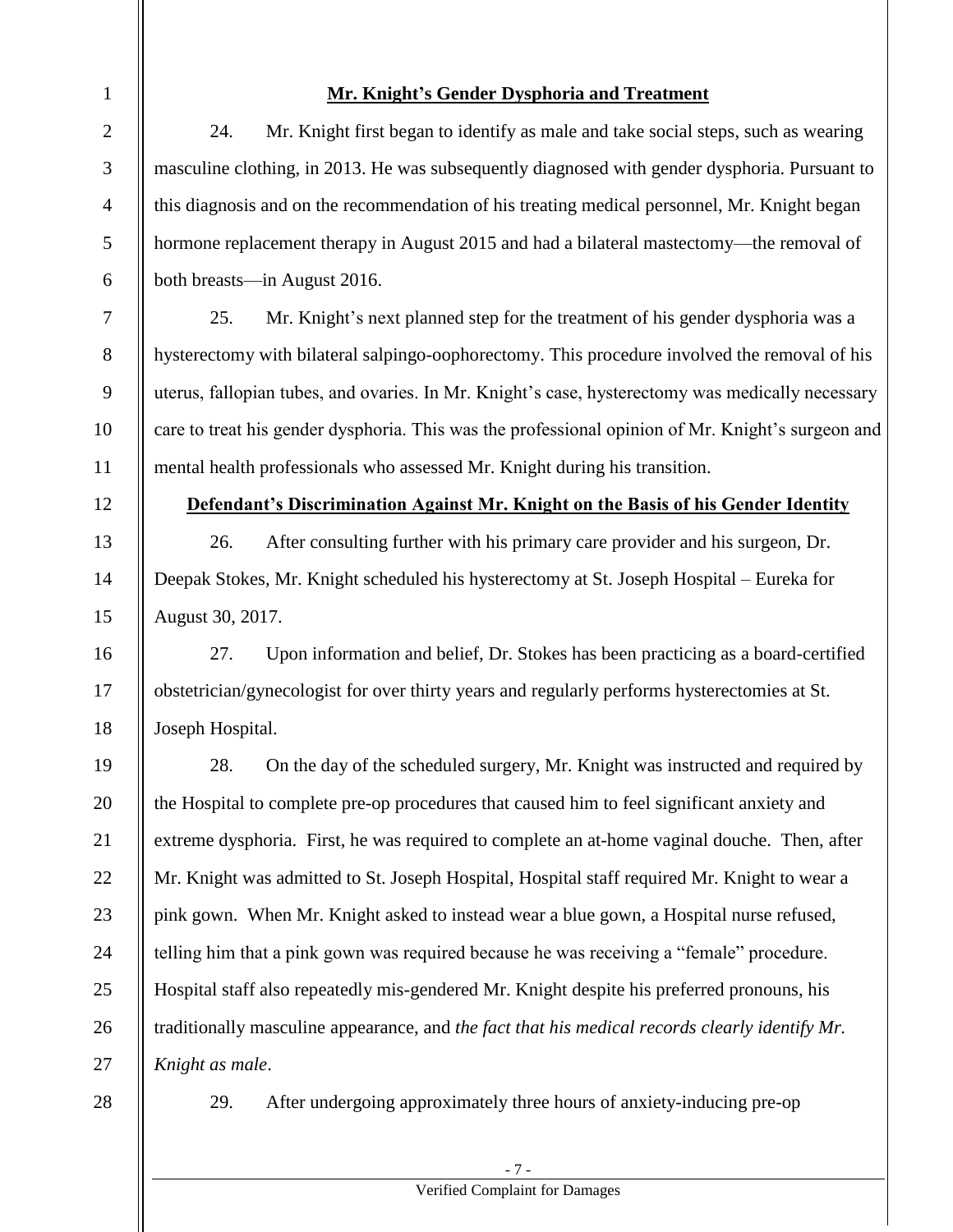1 2 3 4 5 procedures, Mr. Knight was informed by Dr. Stokes—minutes before he was scheduled to begin his surgery—that his surgery had been cancelled by Defendant and would not ever be rescheduled at the Hospital because it was a Catholic Hospital. Mr. Knight, sobbing and shaking, asked Dr. Stokes if the reason his surgery was cancelled was because he is a transgender man, to which Dr. Stokes replied, "Yes."

30. Mr. Knight's medical records show that the decision to cancel Mr. Knight's medically necessary care was initiated by an "Ethics Assessment" completed by David Groe. Upon information and belief, Mr. Groe is a reverend, with no medical training or medical licensure.

6

7

8

9

12

13

14

15

21

22

10 11 31. Upon information and belief, Defendant allows doctors to perform medically necessary hysterectomies for cisgender patients who have diagnoses other than gender dysphoria.

32. Defendant's refusal to allow Dr. Stokes to perform Mr. Knight's hysterectomy at the Hospital on August 30, 2017 caused Mr. Knight great anxiety and grief. After he learned that he would not be allowed to have the surgery, Mr. Knight suffered an anxiety attack. In response to his anxiety attack, Defendant gave Mr. Knight Ativan, an anti-anxiety medication.

16 17 18 19 20 33. Defendant discharged Mr. Knight approximately fifteen to thirty minutes after he was given Ativan. Mr. Knight informed the Hospital that he was not accompanied by any support person or companion, but the Hospital discharged him anyway. As a result, Mr. Knight was required to sit outside the Hospital alone, under the influence of medication administered by the Hospital, and experiencing a panic attack, until he was able to secure a ride home.

# **Mr. Knight Eventually Received his Hysterectomy at a Hospital Not Affiliated with Defendant**

23 24 25 26 27 28 34. After Defendant cancelled Mr. Knight's surgery at St. Joseph Hospital - Eureka, Mr. Knight was uncertain as to when, or if, he would be able to undergo his hysterectomy. At the same time, Mr. Knight was painfully aware that he had been denied full and equal access to the operating room and related facilities at St. Joseph Hospital - Eureka because he was seeking a hysterectomy to treat his gender dysphoria and because of his transgender status. Indeed, Mr. Knight suffered—and continues to suffer— severe emotional distress caused by Defendant's

- 8 -

### Verified Complaint for Damages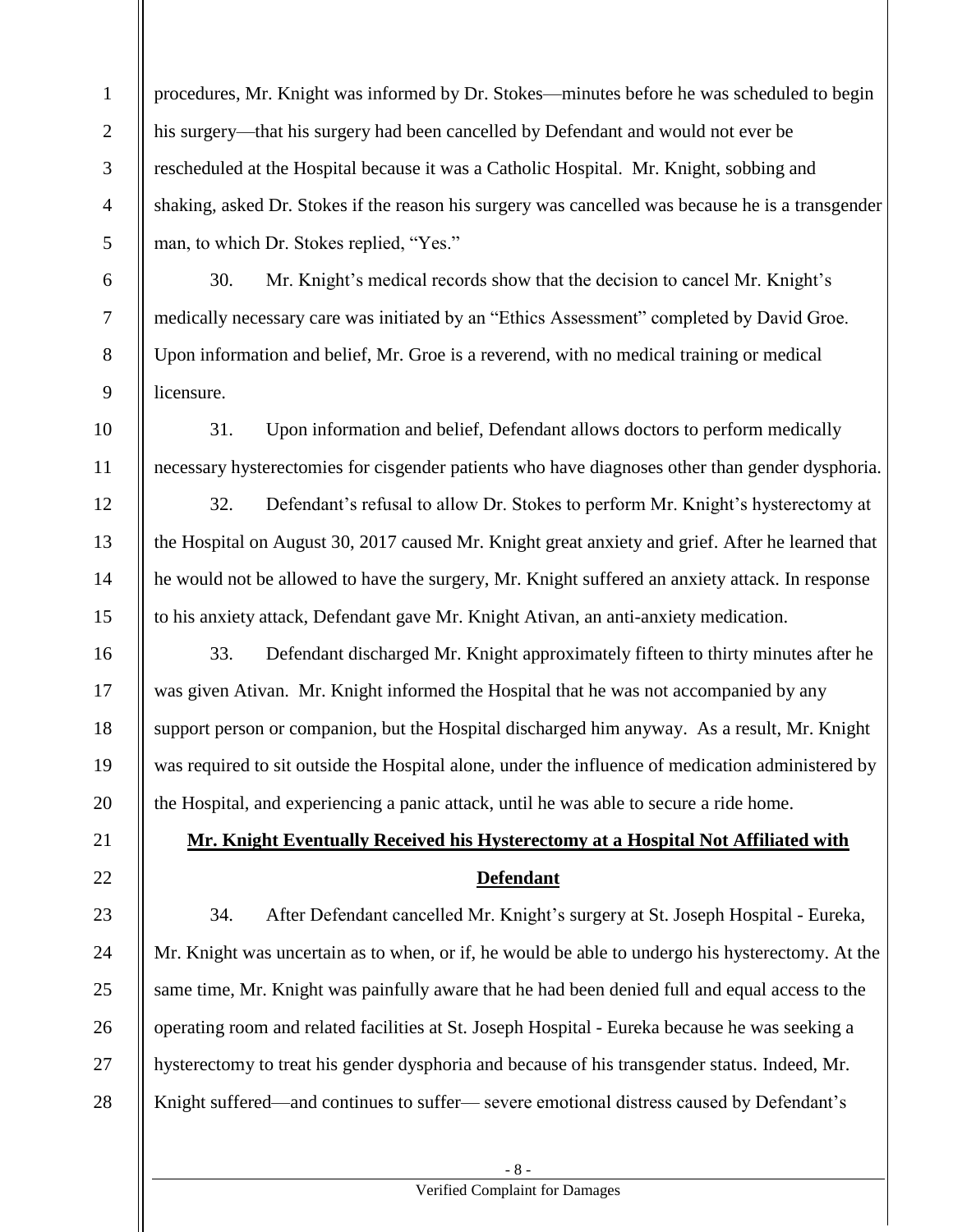| 1              | actions, and the dignitary harm of having been denied full and equal access to medical treatment  |  |  |  |  |  |
|----------------|---------------------------------------------------------------------------------------------------|--|--|--|--|--|
| $\mathbf{2}$   | by Defendant.                                                                                     |  |  |  |  |  |
| 3              | 35.<br>Luckily, Dr. Stokes also had surgical privileges at Mad River Community                    |  |  |  |  |  |
| $\overline{4}$ | Hospital ("Mad River") in Arcata, California, which is about a 30-minute drive from Mr.           |  |  |  |  |  |
| 5              | Knight's home. Mad River is not affiliated with Defendant.                                        |  |  |  |  |  |
| 6              | 36.<br>Mr. Knight was hesitant to have the surgery at Mad River because he was                    |  |  |  |  |  |
| $\overline{7}$ | unfamiliar with the staff and facilities, and because moving the procedure to Mad River           |  |  |  |  |  |
| 8              | increased the time and travel burden on him and his family.                                       |  |  |  |  |  |
| 9              | 37.<br>Seeing no other options, however, Mr. Knight scheduled his surgery at Mad River            |  |  |  |  |  |
| 10             | on September 3, 2017. The hysterectomy was successful, but Mr. Knight contracted an infection     |  |  |  |  |  |
| 11             | while at Mad River.                                                                               |  |  |  |  |  |
| 12             |                                                                                                   |  |  |  |  |  |
| 13             | <b>FIRST CAUSE OF ACTION</b>                                                                      |  |  |  |  |  |
| 14             | VIOLATIONS OF THE UNRUH CIVIL RIGHTS ACT, CIVIL CODE § 51(B)                                      |  |  |  |  |  |
| 15             | 38.<br>Plaintiff incorporates by reference and realleges as if fully stated here the              |  |  |  |  |  |
| 16             | allegations set out in all prior paragraphs.                                                      |  |  |  |  |  |
| 17             | 39.<br>The Unruh Act prohibits discrimination on the basis of sex in all business                 |  |  |  |  |  |
| 18             | establishments. Specifically, it guarantees that Californians are entitled to the "full and equal |  |  |  |  |  |
| 19             | accommodations, advantages, facilities, privileges, or services in all business establishments of |  |  |  |  |  |
| 20             | every kind whatsoever" regardless of their sex. Cal. Civ. Code § 51(b).                           |  |  |  |  |  |
| 21             | The Unruh Act defines "sex" to include a person's gender. "Gender" means sex<br>40.               |  |  |  |  |  |
| 22             | and includes a person's gender identity and gender expression. Cal. Civ. Code $\S 51(e)(5)$ .     |  |  |  |  |  |
| 23             | Discrimination against an individual on the basis of his or her gender identity is<br>41.         |  |  |  |  |  |
| 24             | discrimination on the basis of "sex" under the Unruh Act.                                         |  |  |  |  |  |
| 25             | Defendant prevented Dr. Stokes from performing Mr. Knight's hysterectomy at<br>42.                |  |  |  |  |  |
| 26             | St. Joseph Hospital – Eureka to treat his diagnosis of gender dysphoria, a medical condition      |  |  |  |  |  |
| 27             | unique to individuals whose gender identity does not conform to the sex they were assigned at     |  |  |  |  |  |
| 28             | birth and thus usually experienced by transgender people.                                         |  |  |  |  |  |
|                |                                                                                                   |  |  |  |  |  |

## Verified Complaint for Damages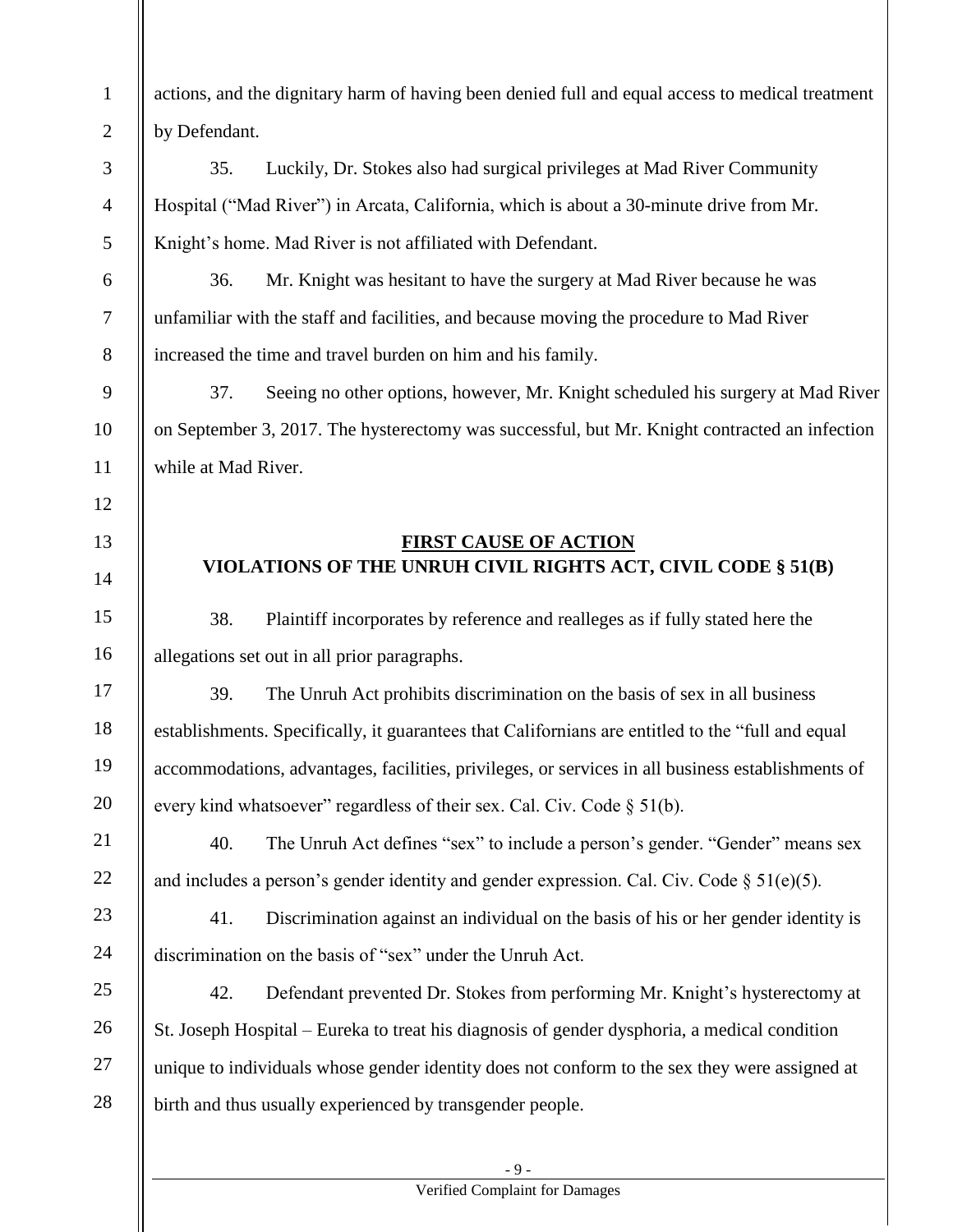| $\mathbf{1}$     | 43.<br>Defendant does not prohibit physicians at its hospitals from performing                  |  |  |  |  |  |
|------------------|-------------------------------------------------------------------------------------------------|--|--|--|--|--|
| $\mathfrak{2}$   | hysterectomies on cisgender people with diagnoses other than gender dysphoria.                  |  |  |  |  |  |
| $\mathfrak{Z}$   | By preventing Dr. Stokes from performing Mr. Knight's hysterectomy at St.<br>44.                |  |  |  |  |  |
| $\overline{4}$   | Joseph Hospital - Eureka, Defendant discriminated against Mr. Knight on the basis of his gender |  |  |  |  |  |
| 5                | identity as a transgender man.                                                                  |  |  |  |  |  |
| $\boldsymbol{6}$ | By preventing Dr. Stokes from performing Mr. Knight's hysterectomy at St.<br>45.                |  |  |  |  |  |
| $\boldsymbol{7}$ | Joseph Hospital - Eureka, Defendant violated the Unruh Act, Cal. Civ. Code § 51(b).             |  |  |  |  |  |
| $8\,$            | Specifically, Mr. Knight was denied full and equal access to Defendant's facilities<br>46.      |  |  |  |  |  |
| $\mathbf{9}$     | and services because he was barred from undergoing a medically necessary hysterectomy at St.    |  |  |  |  |  |
| 10               | Joseph Hospital – Eureka on the basis of his gender identity.                                   |  |  |  |  |  |
| 11               | Defendant's discriminatory practices caused Mr. Knight considerable harm.<br>47.                |  |  |  |  |  |
| 12               | Therefore, Mr. Knight seeks treble his actual damages in an amount to be proven at trial,       |  |  |  |  |  |
| 13               | injunctive relief, statutory damages, and attorneys' fees and costs under the Unruh Act.        |  |  |  |  |  |
| 14               |                                                                                                 |  |  |  |  |  |
| 15               | <b>SECOND CAUSE OF ACTION</b>                                                                   |  |  |  |  |  |
| 16               | NEGLIGENT INFLICTION OF EMOTIONAL DISTRESS                                                      |  |  |  |  |  |
| 17               | 48. Plaintiff incorporates by reference and realleges as if fully stated here the allegations   |  |  |  |  |  |
| 18               | set out in all prior paragraphs.                                                                |  |  |  |  |  |
| 19               | Defendant owed a duty of reasonable care to Mr. Knight in its actions and<br>49.                |  |  |  |  |  |
| 20               | conduct towards him. It was foreseeable and probable that Mr. Knight would suffer severe        |  |  |  |  |  |
| 21               | emotional distress as a result of Defendant's conduct as described above.                       |  |  |  |  |  |
| 22               | 50.<br>Defendant was negligent by breaching the duty of care it owed Mr. Knight when            |  |  |  |  |  |
| 23               | it discriminated against Mr. Knight based on his gender identity and transgender status.        |  |  |  |  |  |
| 24               | Mr. Knight has suffered severe emotional distress as a direct and proximate result<br>51.       |  |  |  |  |  |
| 25               | of Defendant's negligent actions towards him.                                                   |  |  |  |  |  |
| 26               | 52.<br>Defendant's actions were a substantial factor in causing Mr. Knight's severe             |  |  |  |  |  |
| 27               | emotional distress.                                                                             |  |  |  |  |  |
| 28               | The actions alleged herein were done with malice, fraud, and oppression, and in<br>53.          |  |  |  |  |  |
|                  | $-10-$                                                                                          |  |  |  |  |  |

### Verified Complaint for Damages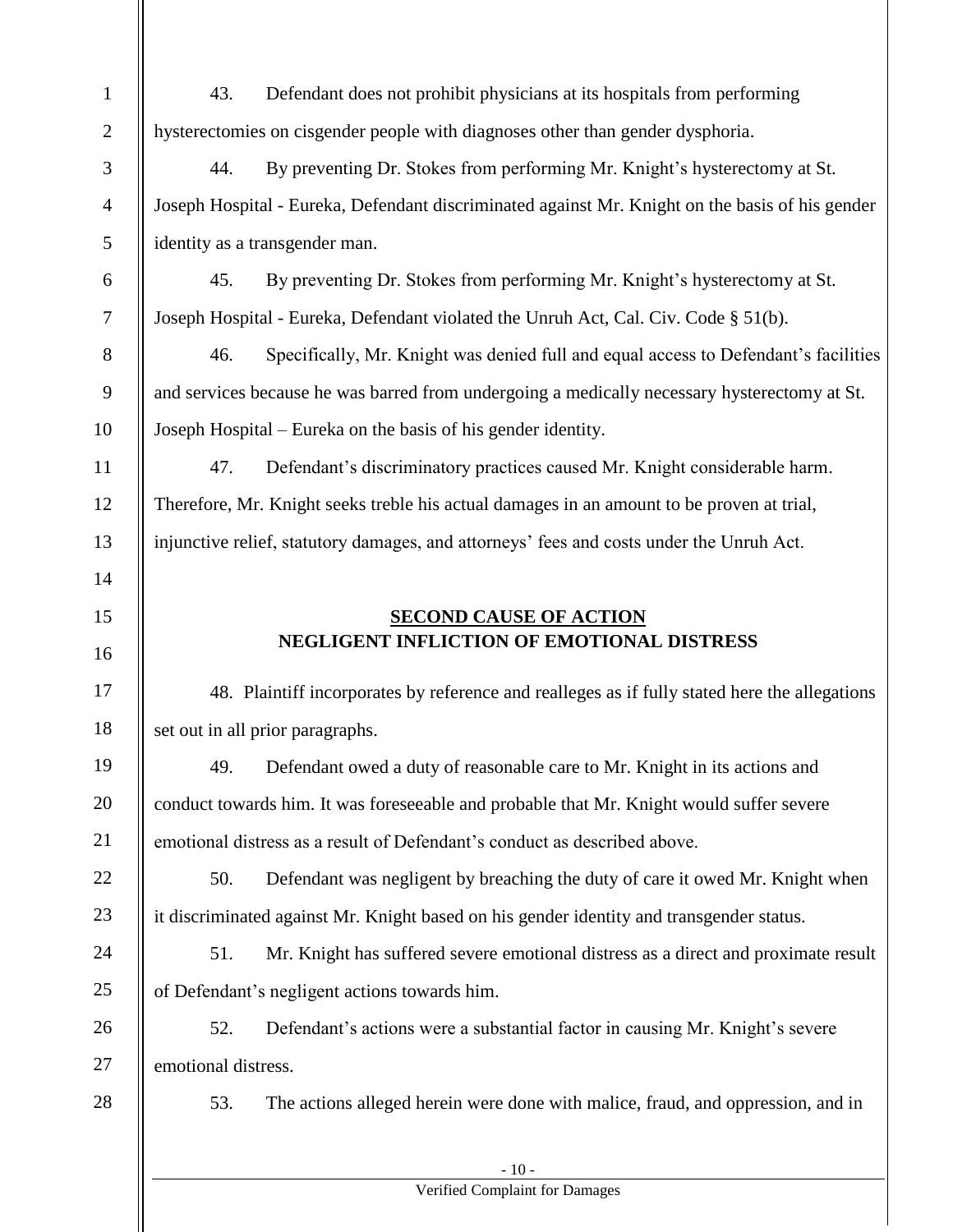| $\mathbf{1}$   | reckless disregard of Mr. Knight's rights.                                                    |  |  |  |  |  |  |
|----------------|-----------------------------------------------------------------------------------------------|--|--|--|--|--|--|
| $\mathbf{2}$   | As a result of Defendant's conduct, Plaintiff has incurred and will continue to<br>54.        |  |  |  |  |  |  |
| $\mathfrak{Z}$ | incur damages in an amount to be proven at trial.                                             |  |  |  |  |  |  |
| $\overline{4}$ |                                                                                               |  |  |  |  |  |  |
| 5              | <b>THIRD CAUSE OF ACTION</b>                                                                  |  |  |  |  |  |  |
| 6              | <b>INTENTIONAL INFLICTION OF EMOTIONAL DISTRESS</b>                                           |  |  |  |  |  |  |
| 7              | 55. Plaintiff incorporates by reference and realleges as if fully stated here the allegations |  |  |  |  |  |  |
| $8\,$          | set out in all prior paragraphs.                                                              |  |  |  |  |  |  |
| $\mathbf{9}$   | Defendant's conduct alleged herein is extreme and outrageous and is beyond the<br>56.         |  |  |  |  |  |  |
| 10             | bounds of that tolerated in a decent society.                                                 |  |  |  |  |  |  |
| 11             | Defendant engaged in the conduct alleged herein with the intent to cause Mr.<br>57.           |  |  |  |  |  |  |
| 12             | Knight extreme emotional distress, or at a minimum, with reckless disregard as to whether it  |  |  |  |  |  |  |
| 13             | would cause extreme emotional distress.                                                       |  |  |  |  |  |  |
| 14             | The actions alleged herein were done with malice, fraud, oppression, and in<br>58.            |  |  |  |  |  |  |
| 15             | reckless disregard of Mr. Knight's rights.                                                    |  |  |  |  |  |  |
| 16             | As a result of Defendant's conduct, Mr. Knight has incurred and will continue to<br>59.       |  |  |  |  |  |  |
| 17             | incur damages in an amount to be proven at trial.                                             |  |  |  |  |  |  |
| 18             |                                                                                               |  |  |  |  |  |  |
| 19             | <b>PRAYER FOR RELIEF</b>                                                                      |  |  |  |  |  |  |
| 20             | WHEREFORE, Plaintiff Knight prays for judgment against Defendant as follows:                  |  |  |  |  |  |  |
| 21             | 1)<br>For a declaratory judgment stating that Defendant's actions preventing Mr.              |  |  |  |  |  |  |
| 22             | Knight's physician from performing his medically necessary hysterectomy at St.                |  |  |  |  |  |  |
| 23             | Joseph Hospital violated the Unruh Act, Civil Code § 51(b);                                   |  |  |  |  |  |  |
| 24             | An order enjoining Defendant, its agents, employees, successors, and all others<br>2)         |  |  |  |  |  |  |
| 25             | acting in concert with it from (a) discriminating on the basis of gender identity or          |  |  |  |  |  |  |
| 26             | expression, transgender status, and/or diagnosis of gender dysphoria in the                   |  |  |  |  |  |  |
| 27             | provision of health care services, treatment and facilities; and (b) preventing               |  |  |  |  |  |  |
| 28             | doctors from performing hysterectomies and related procedures in its hospitals on             |  |  |  |  |  |  |
|                |                                                                                               |  |  |  |  |  |  |
|                | $-11-$<br>Verified Complaint for Damages                                                      |  |  |  |  |  |  |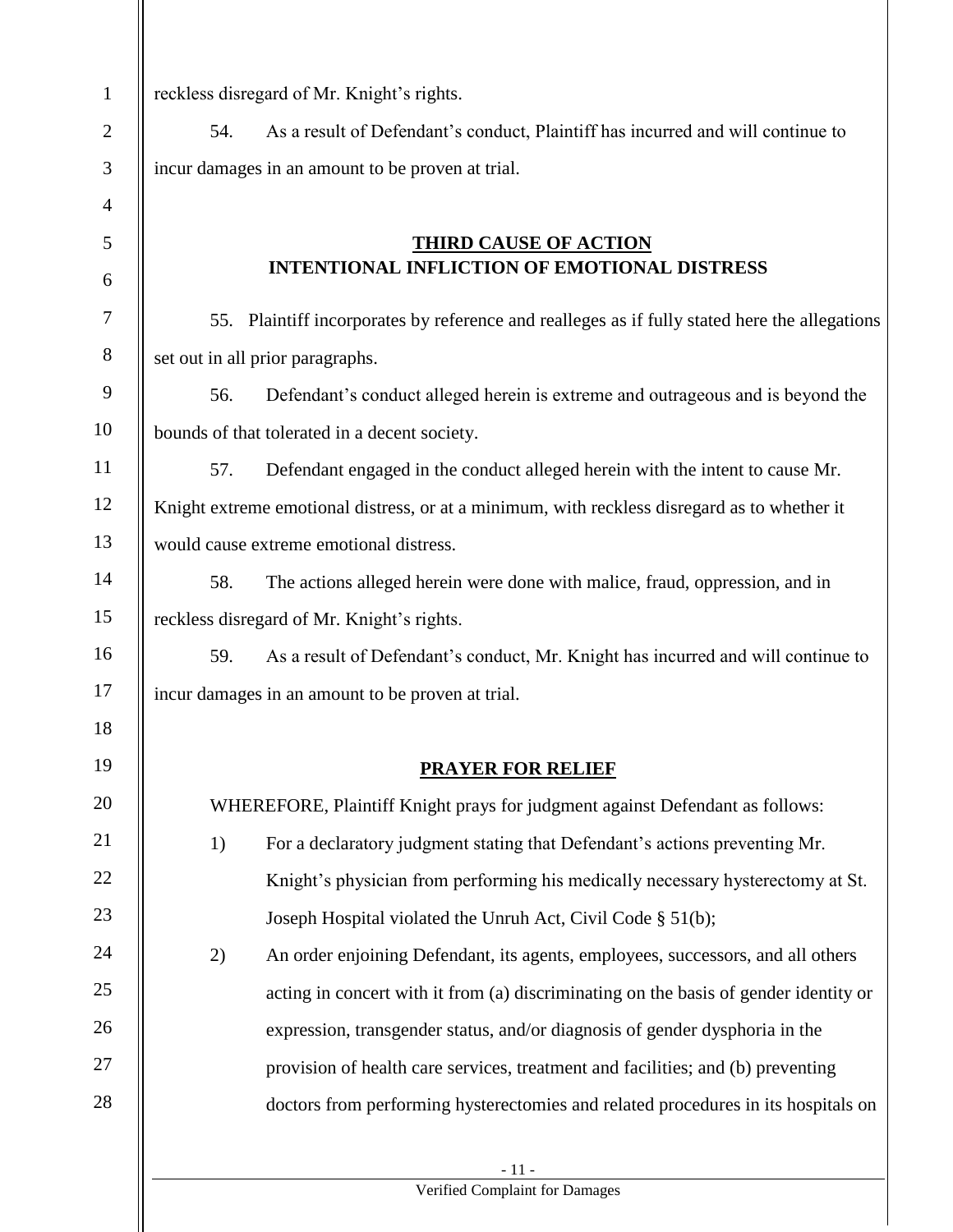| $\mathbf{1}$   |                                                                                  | the basis of a diagnosis of gender dysphoria;                                       |  |  |  |  |  |
|----------------|----------------------------------------------------------------------------------|-------------------------------------------------------------------------------------|--|--|--|--|--|
| $\mathbf{2}$   | 3)                                                                               | For general and special damages;                                                    |  |  |  |  |  |
| 3              | 4)                                                                               | For damages up to three times the amount of actual damages pursuant to Cal. Civ.    |  |  |  |  |  |
| $\overline{4}$ |                                                                                  | Code § 52;                                                                          |  |  |  |  |  |
| 5              | 5)                                                                               | For statutory damages;                                                              |  |  |  |  |  |
| 6              | 6)                                                                               | For punitive damages;                                                               |  |  |  |  |  |
| $\tau$         | 7)                                                                               | For restitution available under state law;                                          |  |  |  |  |  |
| $8\phantom{1}$ | 8)                                                                               | For attorneys' fees and costs under Civil Code $\S$ 52.1(h); Civil Code $\S$ 52(a); |  |  |  |  |  |
| $\overline{9}$ |                                                                                  | Code of Civil Procedure § 1021.5), and any other applicable statutes;               |  |  |  |  |  |
| 10             | 9)                                                                               | For equitable relief as the Court deems appropriate;                                |  |  |  |  |  |
| 11             | 10)                                                                              | For interest on all sums at the maximum legal rate;                                 |  |  |  |  |  |
| 12             | 11)                                                                              | For such other relief as the Court deems just and proper.                           |  |  |  |  |  |
| 13             |                                                                                  |                                                                                     |  |  |  |  |  |
| 14             |                                                                                  | <b>DEMAND FOR JURY TRIAL</b>                                                        |  |  |  |  |  |
| 15             |                                                                                  | Plaintiff Knight demands a trial by jury.                                           |  |  |  |  |  |
| 16             |                                                                                  |                                                                                     |  |  |  |  |  |
| 17             |                                                                                  | Dated: March 20, 2019<br>RUKIN HYLAND & RIGGIN LLP                                  |  |  |  |  |  |
| 18             |                                                                                  |                                                                                     |  |  |  |  |  |
| 19             |                                                                                  | By:                                                                                 |  |  |  |  |  |
| 20             | Jessica Riggin                                                                   |                                                                                     |  |  |  |  |  |
| 21             | <b>Dylan Cowart</b><br>Attorneys for Plaintiff Oliver Knight                     |                                                                                     |  |  |  |  |  |
| 22             |                                                                                  |                                                                                     |  |  |  |  |  |
| 23             | <b>ACLU FOUNDATION OF NORTHERN</b><br>Dated: March 20, 2019<br><b>CALIFORNIA</b> |                                                                                     |  |  |  |  |  |
| 24             |                                                                                  |                                                                                     |  |  |  |  |  |
| 25             | Elizabet &                                                                       |                                                                                     |  |  |  |  |  |
| 26             | By:<br>Elizabeth Gill                                                            |                                                                                     |  |  |  |  |  |
| 27             | Attorneys for Plaintiff Oliver Knight                                            |                                                                                     |  |  |  |  |  |
| 28             |                                                                                  |                                                                                     |  |  |  |  |  |
|                |                                                                                  |                                                                                     |  |  |  |  |  |
|                |                                                                                  | $-12-$<br>Verified Complaint for Damages                                            |  |  |  |  |  |
|                |                                                                                  |                                                                                     |  |  |  |  |  |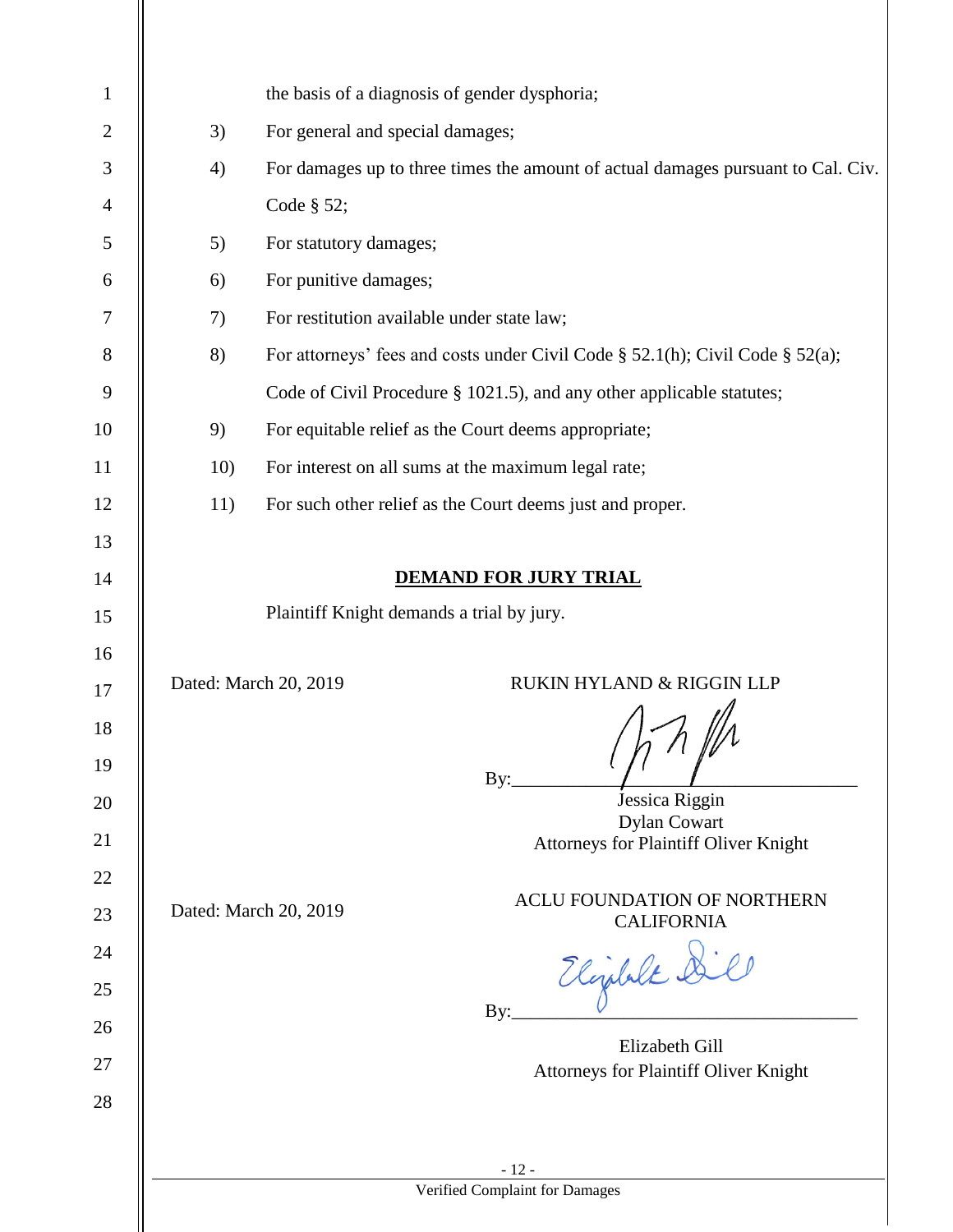| $\mathbf{l}$   | <b>VERIFICATION</b>                                                                                 |  |  |  |  |  |
|----------------|-----------------------------------------------------------------------------------------------------|--|--|--|--|--|
| $\overline{2}$ | I, Oliver Knight, declare as follows:                                                               |  |  |  |  |  |
| $\overline{3}$ | 1. I am the Plaintiff in the above-captioned matter.                                                |  |  |  |  |  |
| $\overline{4}$ | 2. I have reviewed paragraphs 6 and 24-37 of the Verified Complaint in the matter of                |  |  |  |  |  |
| 5              | Knight v. St. Joseph Health Northern California, LLC and know the contents thereof. The facts       |  |  |  |  |  |
| 6              | within these paragraphs are true to my knowledge, except as to matters therein stated to be alleged |  |  |  |  |  |
| $\overline{7}$ | on information and belief and as to those matters, I believe them to be true.                       |  |  |  |  |  |
| 8              | 3. I verify under penalty of perjury under the laws of the United States and the State              |  |  |  |  |  |
| 9              | of California that the factual statements in this Complaint are true and correct.                   |  |  |  |  |  |
| 10             |                                                                                                     |  |  |  |  |  |
| 11             | , 2019, in EUREKA, California<br>Executed on $3/20$                                                 |  |  |  |  |  |
| 12             |                                                                                                     |  |  |  |  |  |
| 13             |                                                                                                     |  |  |  |  |  |
| 14             | Oliver Knight                                                                                       |  |  |  |  |  |
| 15             |                                                                                                     |  |  |  |  |  |
|                |                                                                                                     |  |  |  |  |  |